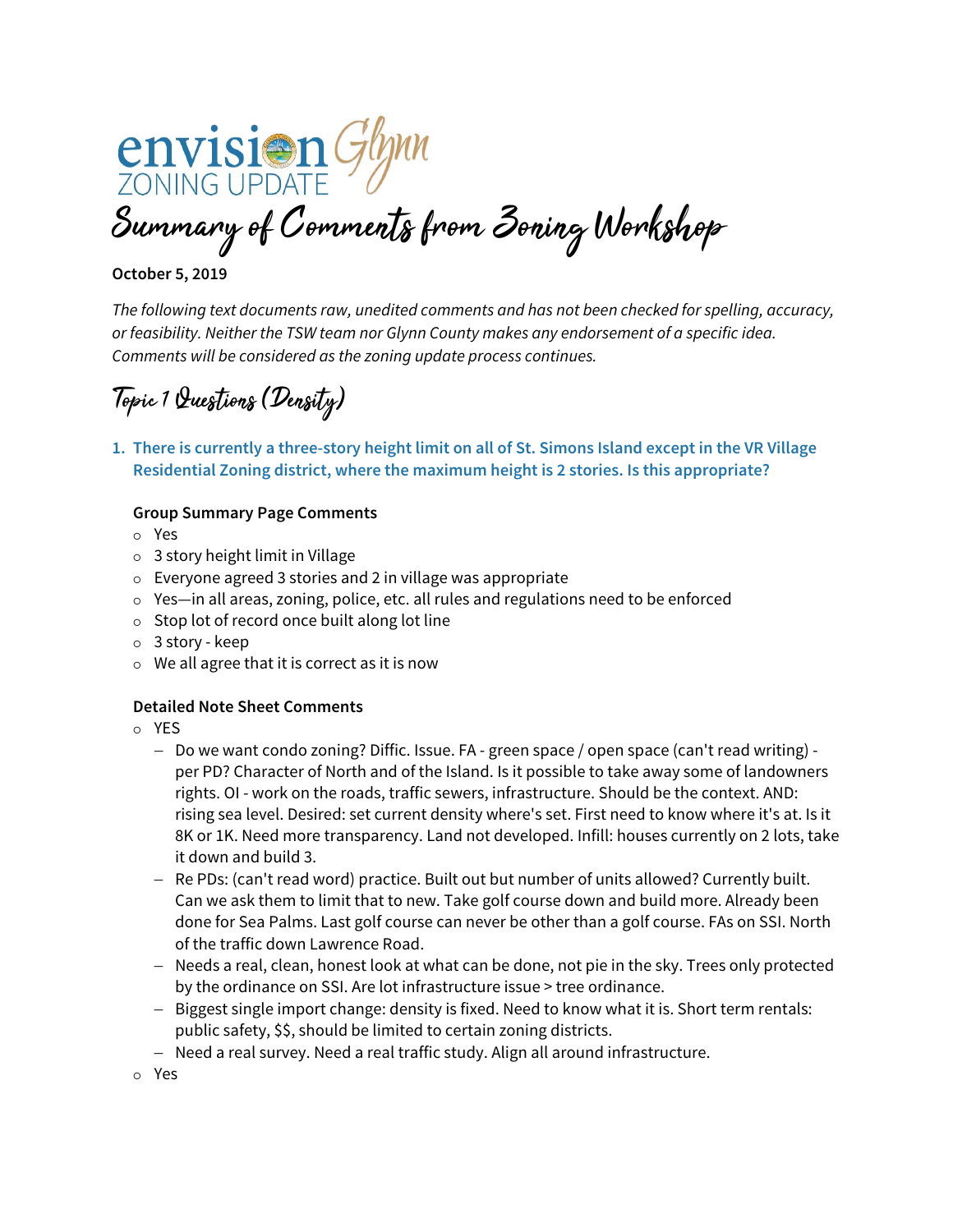- $\circ$  Once built over side line that lot becomes lot of record not return to smaller lots. Stop lots of record once built on lot.
- Yes!
- Yes!

# **2. Should maximum height continue to be measured based on flood level or should it be measured based on ground level?**

## **Group Summary Page Comments**

- Flood Level
- Use flood level as basis for height
- Flood Level
- Majority was for flood level
- We need to keep height as is from ground level

## **Detailed Note Sheet Comments**

- Measure for base flood level only to max height allowed
- Yes to the measured based on flood level
- Flood Level set a benchmark for flood order (?) over across the board
- 2 stories above
- Flood Level!
- $\circ$  It is appropriate
- Ground level not flood level

# **3. Should minimum standards or district sizes be established for the PD Planned Development zoning district?**

## **Group Summary Page Comments**

- Yes
- $\circ$  Minimal standards. Eliminate future PD's. PD's should revert to prior zoning if not built. Require rezoning app's (PD's) to have community meetings prior to it going to the board.
- Yes
- Yes
- $\circ$  The zoning ordinances need to be more exact instead of everyone doing a PD.

- Yes
- $\circ$  Yes, consistent with contiguous properties. If PD should be allowed PERIOD, going forward. Wish we could remove them all together.
- Yes
- Exception to zoning yes. Standards -. Keep (can't read words)
- Yes
- **4. Should site plans (including site plans in PD Planned Development districts for developments over 3 acres) continue to expire after two years?**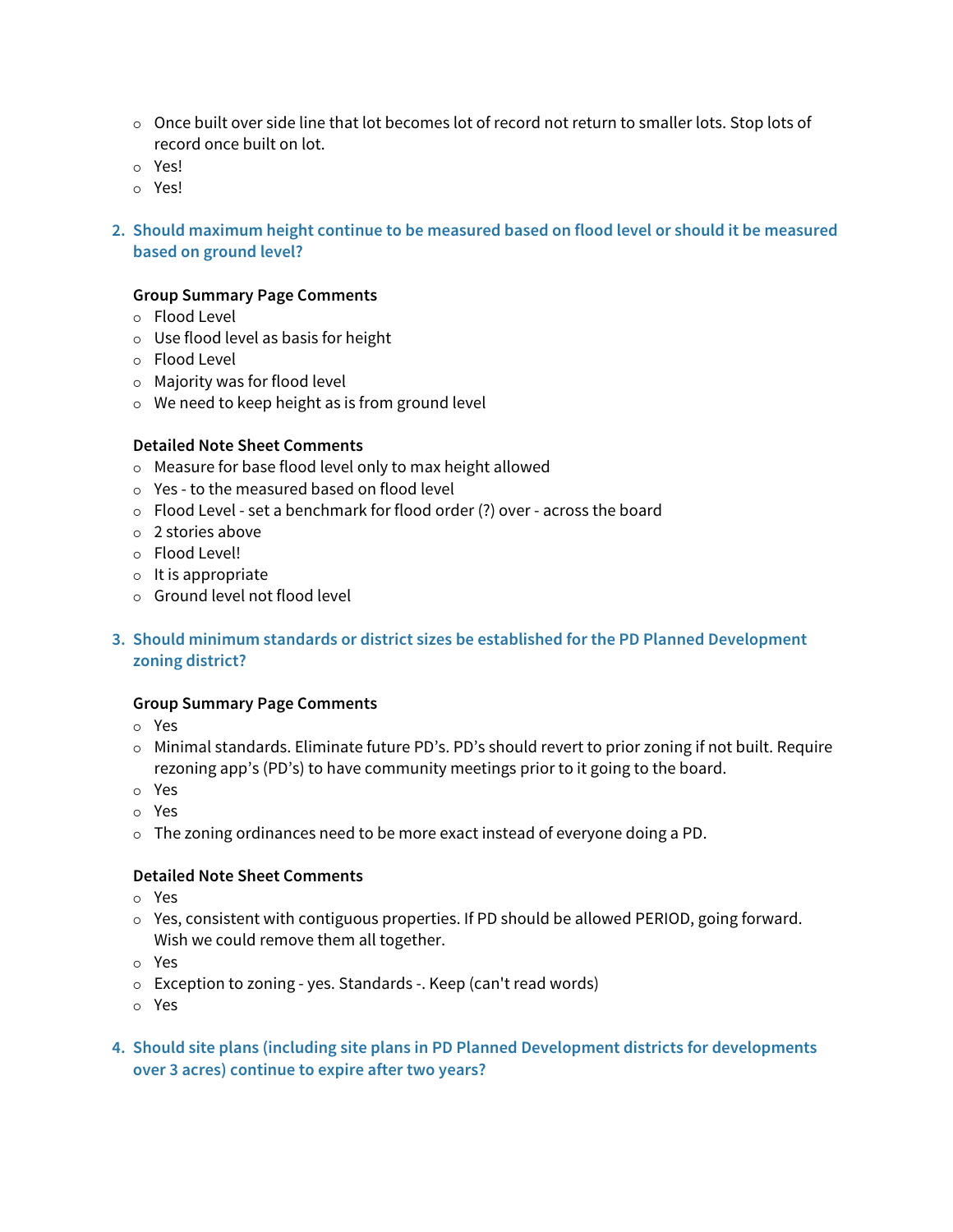# **Group Summary Page Comments**

- 2 years
- $\circ$  Yes expire, must reapply
- Yes
- Yes
- The zoning ordinances need to be more exact instead of everyone doing a PD

# **Detailed Note Sheet Comments**

- Yes
- Yes, after 2 years
- Expire after 2 years
- Yes, future no more PD. Commercial vs. residential must be vested Phase 1 but ? PD reverts to previous zoning after 27 years if vesting has not been done.
- Less PD and more lotside zoning
- Yes more overlay type development creating new Village-type development as Christ Church area - Sea Palms area. Old Demere - this could be done in Mainland.
- **5. Under certain circumstances, residential lots on wells and septic tanks are required to be larger than lots on public water and sewer. Should this requirement be expanded?**

# **Group Summary Page Comments**

- Yes!
- $\circ$  Expand 2 acres +
- Yes
- Yes
- $\circ$  Septic lots should be at least 1 acre

## **Detailed Note Sheet Comments**

- $\circ$  Require primary and secondary drain fields
- $\circ$  Yes, we are in favor of larger lots
- $\circ$  The state regulates this. County doesn't always align. Sea Island grandfathered in. Going forward, County won't allow. Problem is "existing." Answer: Yes!
- $\circ$  Should be restricted discouraged from using SEPTIC except on huge property lots. Reason because of rising sea levels, hazard.
- $\circ$  Larger (1 acre) on septic lots.

# **6. Should residential subdivisions with half-acre lots continue to be allowed in the FA Forest Agricultural zoning district, or should it be restricted to farms or homes on larger lots?**

## **Group Summary Page Comments**

- FA restricted to homes with larger lots
- Yes
- Larger Lots
- Larger Lots
- Farms and larger acreage lots in FA zoning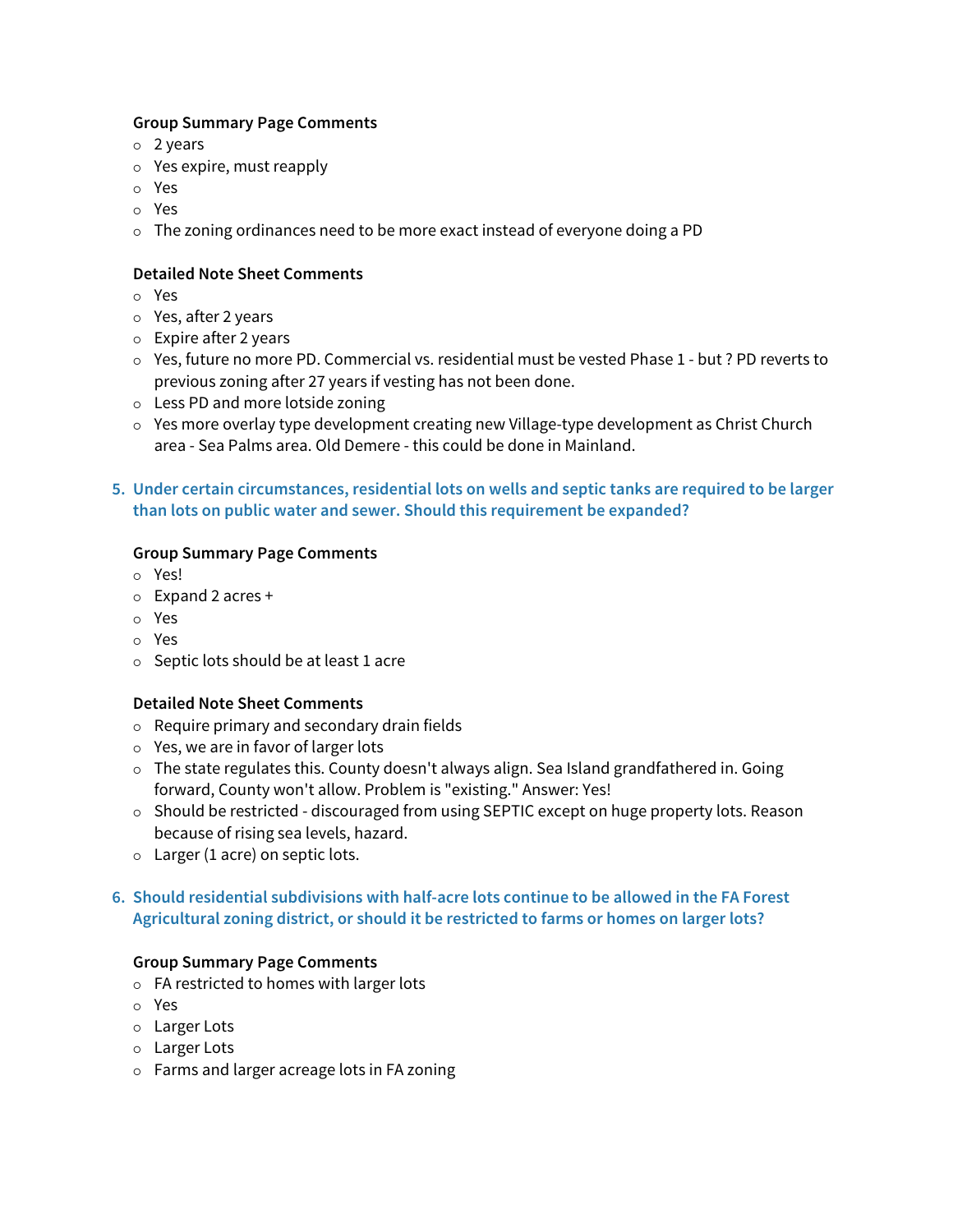## **Detailed Note Sheet Comments**

- o Circled "farms or homes on larger lots" and wrote "yes"
- Yes restricted to forms or homes on larger lots. Lots should be 2 acre minimum.
- YES. FA should be restricted to farms or larger lots.
- $\circ$  No no more 1/2 acre lot septic. Must include more land in system. Example: 1, 5, 10 acres. Farms and homes on large lots. Forestry taxes are lower. Restricted to F&A not developed subdivisions.
- Farms and larger lots
- o No
- **7. A single house is allowed to be built on any substandard size lot platted before 1966 countywide. On St. Simons Island, a new house on a substandard lot smaller than 6000 square feet or narrower than 60 feet has height limits and a maximum number of bedrooms based on a sliding scale tiered to the size of the lot. Should this rule be altered? Should the size of the houses on other substandard lots also be regulated? Should this rule also apply on the Mainland?**

# **Group Summary Page Comments**

- $\circ$  smaller lots = smaller house sizes
- Yes
- #1 Requires more discussion. #2 Yes. #3 Island Yes. Mainland ?
- Yes. You should have buffer at rear of all lots.

# **Detailed Note Sheet Comments**

- Wrote "no" next to Mainland question. Wrote "yes" about other substandard size lots. Limit also by square footage and enforce setbacks
- $\circ$  Houses on small lots should stay small. The rule on the mainland we can't answer.
- YES
- No made more difficult to build
- Yes yes
- Yes!! Yes!!

# **8. Should subdividing lots smaller than one acre continue to be prohibited?**

## **Group Summary Page Comments**

- yes and please eliminate historic lot lines
- $\circ$  depends on the context
- Yes
- Yes

- Yes!
- $\circ$  Depends on the context of where it is
- Yes
- Yes and please eliminate historical lot lines
- Yes because of flooding (stormwater)
- Yes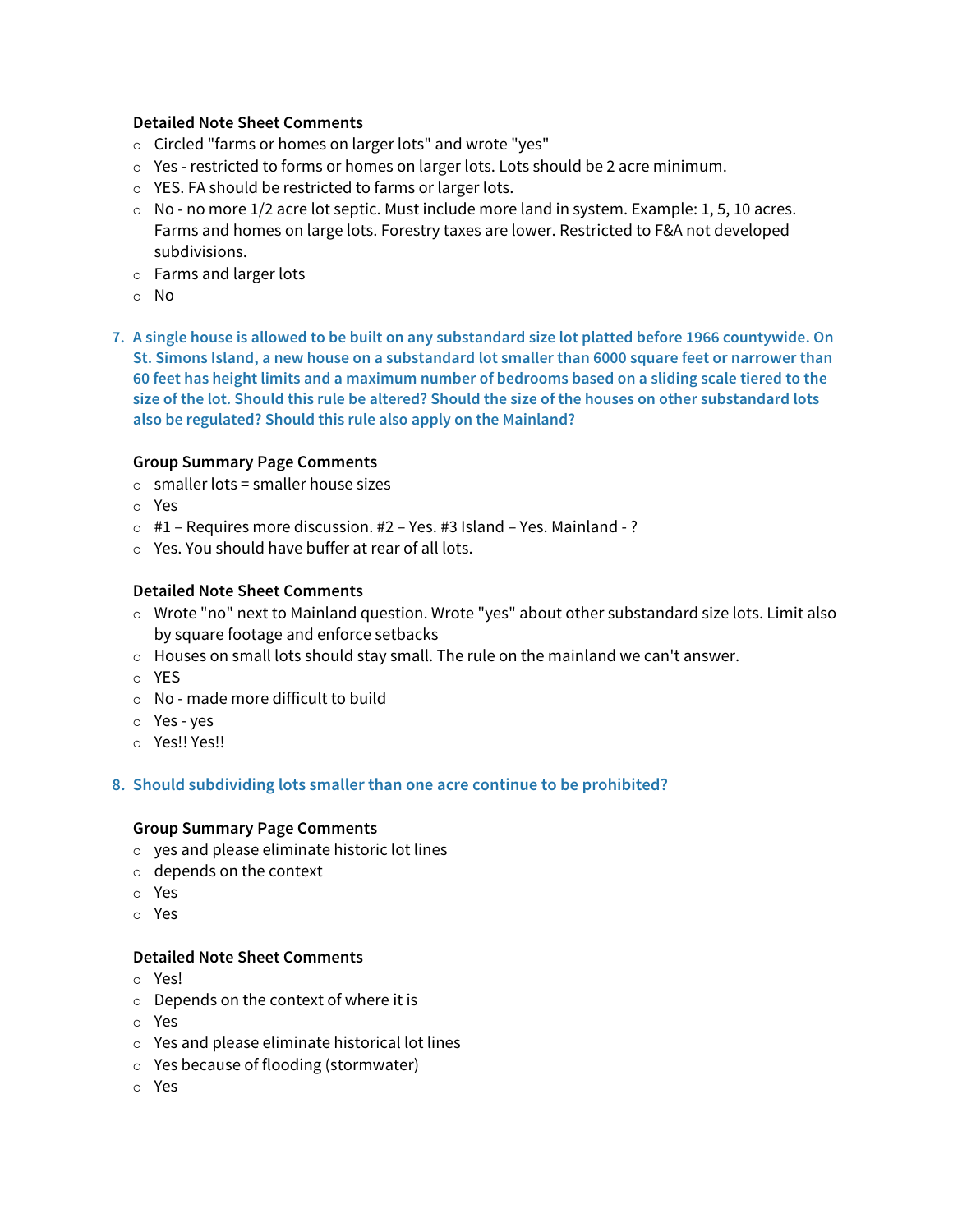**9. How should short-term rentals, bed and breakfasts, time share units, and similar uses be regulated, and where should they be allowed?**

# **Group Summary Page Comments**

- $\circ$  yes they should be regulated. Separate meeting to discuss those regulations.
- $\circ$  yes regulated by specific districts, safety issues, noise, trash, sewer, limit # of vehicles, limit # per bedroom, minimum days of rentals
- Yes everywhere
- $\circ$  Occupancy, permit less than 30 days, number of vehicles / golf cars for regulations and not allowed in residential subdivisions. Should be strictly monitored.

- Yes.
- Yes regulate based on: total occupancy, total parking, responsible party managing, no commercial use in residential area (e.g. "Party Houses" on East Beach), signage restrictions, noise, fire cades (?)
- $\circ$  This needs a lot of discussion. We understand there are currently no rules or regulations at this time. Please coordinate your traffic study with TSW!!
- $\circ$  Should be regulated. Should be allowed in specific zoning districts. Safety issue get off the island with fire, flood…; police should be able to handle; limit on number of vehicles allowed; i.e. no short-term rentals - longer periods of time.
- $\circ$  Nowhere, on our 6 zones. Should be more regulated and more tightly regulated.
- Regulated but allowed. Buffers preserving trees and canopy.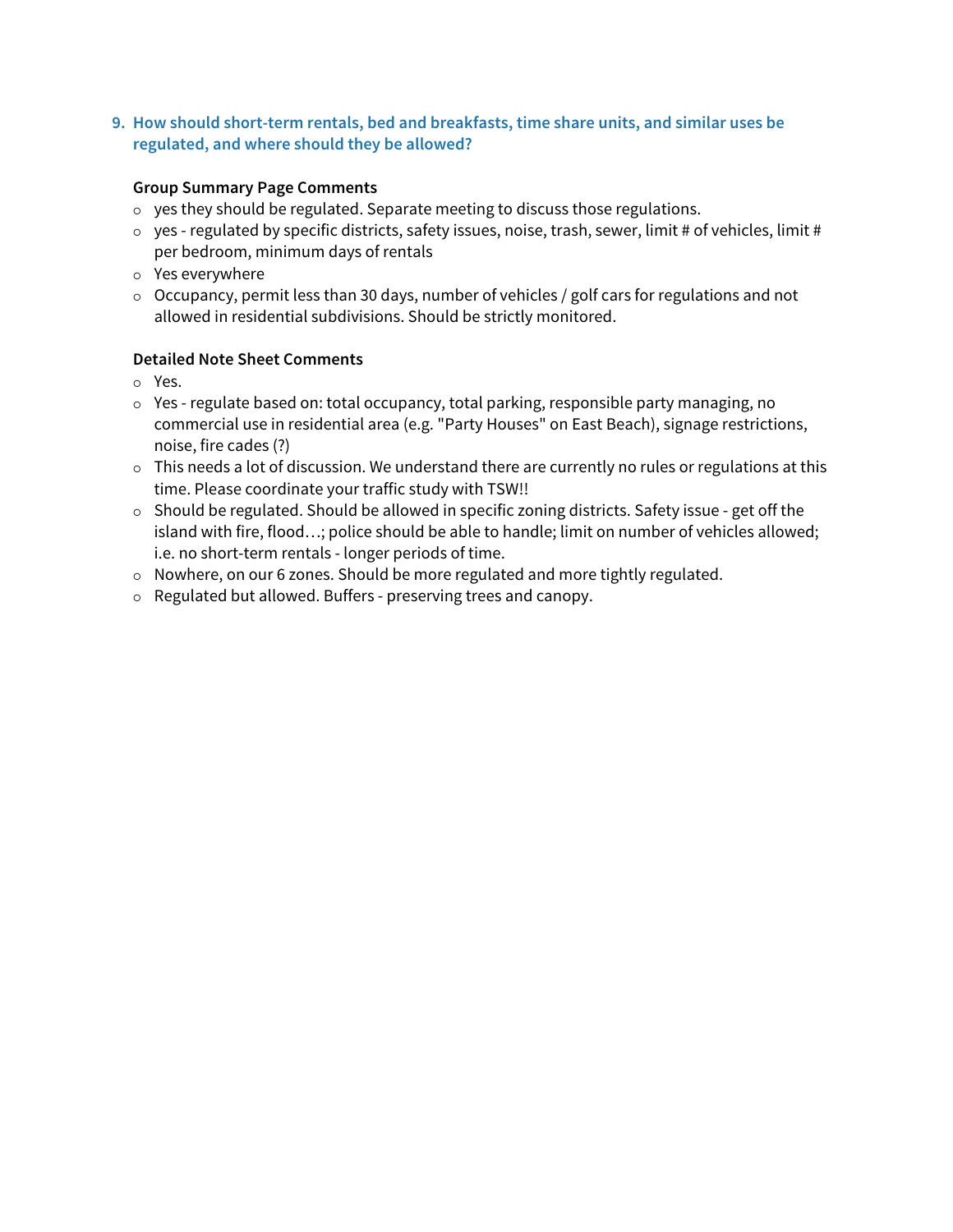# Topic 2 Questions (Design)

**1. Minimum site design and architectural standards exist for certain types of development. Should these be strengthened in certain areas or countywide?**

# **Group Summary Page Comments**

- Yes, SSI vs. Mainland & Islands. Soften hardscapes and parking lots on SSI
- $\circ$  Yes some design standards, but with diversity in choices i.e. coastal / historical architecture
- Yes for certain areas
- Yes

## **Detailed Note Sheet Comments**

- Yes like form-based countywide but certainly St. Simons. Moderate to significant.
- $\circ$  Strengthened for the island. Especially the Village. Form Based is a good idea
- $\circ$  Yes. Too broad of a question. St. Simons Sea Island's different regs vs. County. Strengthened depending on WHERE we are in the County. More applicable to Brunswick. Soften the hardscapes. Parking lots such as Longview, Red Fern, Retreat Village on SSI. "Coastal Design for Fast Food."
- Yes
- Yes / county
- $\circ$  Want to strengthen design & architectural designs not countywide each to meet area height and size restrictions. Village Overlay for SSI is good - each should meet the character of that area.
- **2. Should specific design standards be provided for the St. Simons Village Overlay or are the existing general principles appropriate? Should the Village Mixed Use district include additional design standards?**

## **Group Summary Page Comments**

- Yes, specific for SSI. Yes setbacks, sidewalks, tree canopy, no cookie cutter
- $\circ$  The village needs to stay a cute, quaint town and not become a development nightmare. We want design standards that are not so stringent that it is limiting. NO boutique hotel. NO museum. NO parking garage.
- $\circ$  #1 Need more information. #2 Yes.
- Yes to 1. Yes to 2.

- "Yes" to Village Mixed Use question. Don't know about St. Simons Overlay, but need to beef up design and landscaping requirements but keep eclectic look and feel
- $\circ$  We don't know the standards are at this time, but would like maintain the character of the Village
- $\circ$  1 specific design for SSI yes. 2. Existing general principles: Yes setbacks, sidewalks, tree canopy, not dictate "cookie cutter style"
- Yes
- Yes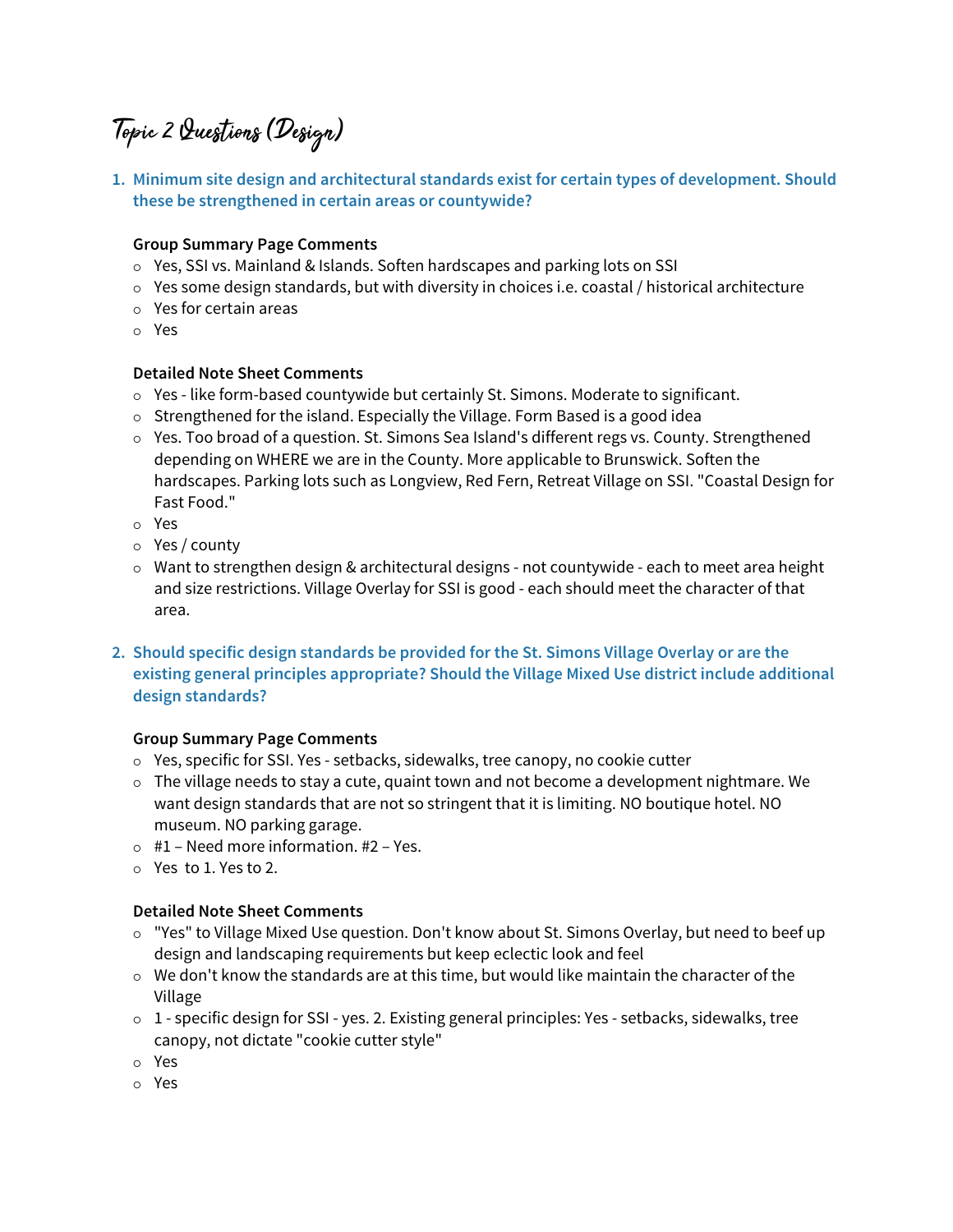## **3. Should design standards be established near I-95 exits or for other commercial areas?**

#### **Group Summary Page Comments**

- Yes, attractive redesigned gateway to the islands!
- None needed.
- No to I-95, but yes to other commercial areas
- Yes

#### **Detailed Note Sheet Comments**

- Yes. Main access points to county should look good.
- No.
- Yes. Gateway less commercial. Gateway on I-17 needs to be reworked like Beaufort, SC
- Yes
- Yes

**4. Should a Mixed Use or Traditional Neighborhood Development district be established to allow for new village-type development in appropriate areas?**

#### **Group Summary Page Comments**

- $\circ$  In existing commercial only. No rezoning of residential and not in Village
- Yes!
- Yes
- Yes

#### **Detailed Note Sheet Comments**

- $\circ$  Well done mixed use if there is an appropriate area
- Yes it generates community on the Mainland and far north on the Island.
- $\circ$  In existing commercial shopping areas only. Not new residential development. Not the village on SSI.
- Yes

# **5. Should uses and regulations be updated to appropriately allow and regulate "Missing middle" housing types in suitable areas? These include quadplexes, small apartment buildings, etc.**

#### **Group Summary Page Comments**

- $\circ$  No not on SSI. Ok in Brunswick.
- $\circ$  South end has so little land anyway. North end, yes, regulate.
- Yes
- Yes

- $\circ$  If this would help keep density down, these should be.
- o Not on St. Simons Island
- $\circ$  NOT on SSI. Appropriate for BQK.
- Yes
- $\circ$  Missing Middle types in Mainland what happens in SSI is it becomes rental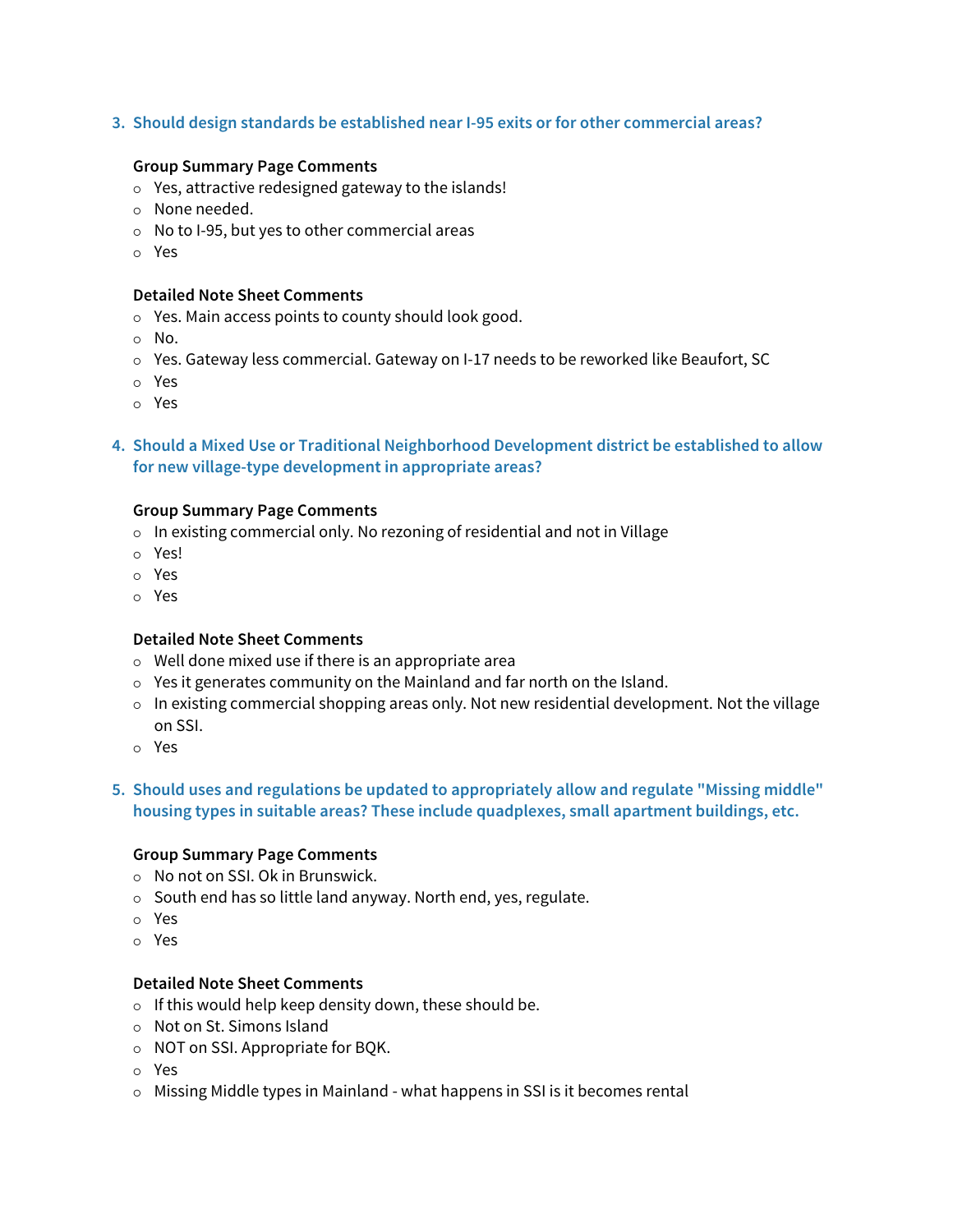**6. Where should carriage houses and similar accessory dwellings be allowed, and how should they be regulated? Should there be a maximum size?**

## **Group Summary Page Comments**

- MAX size on separate carriage houses
- $\circ$  Maybe needs to be used for "aging in place;" need for affordable housing; NOT more AirBnB
- $\circ$  #1 If permitted by maximum lot coverage per square feet. #2 Yes.
- Yes to accessory dwellings on the mainland only? NOT on the islands.

## **Detailed Note Sheet Comments**

- o Don't think these are appropriate. Another short term rental.
- $\circ$  Split decision in our group. However strict regulations if approved on SSI.
- $\circ$  This could work but it drive business to rentals and AirBnB. Affordable housing a problem on SSI. Build more affordable housing on the mainland and improve transportation.
- Yes
- $\circ$  Anywhere, yes
- **7. Should the demolition or significant alteration of historic structures in the St. Simons Village or elsewhere in the County be regulated? Should there be incentives to preserve cultural or historic resources?**

#### **Group Summary Page Comments**

- Hist. structures demo should be regulated.
- $\circ$  Give incentives to preserve historic districts and value
- $\circ$  #1 Yes. #2 Yes.
- Yes. Yes to incentives.

#### **Detailed Note Sheet Comments**

- Less of an issue on SSI. But preservation incentives good idea.
- Yes it should be regulated in the historic district of SSI. Yes to the incentives
- $\circ$  In historic districts, make it difficult to demo. Incentive anyone who want to demo to keep the historic component to retain. In the SSI village, retain the "feel" of the area.
- Yes, yes
- Yes
- **8. Should sign height, size, illumination, electronic signs, billboards, and other sign regulations be updated, including in specific areas such as along certain corridors or near scenic or historic areas?**

#### **Group Summary Page Comments**

- $\circ$  There should be some regulations, but again keeping with the coastal / historic theme
- o Hell Yes!!!
- Yes
- Yes lighting must be regulated to avoid light pollution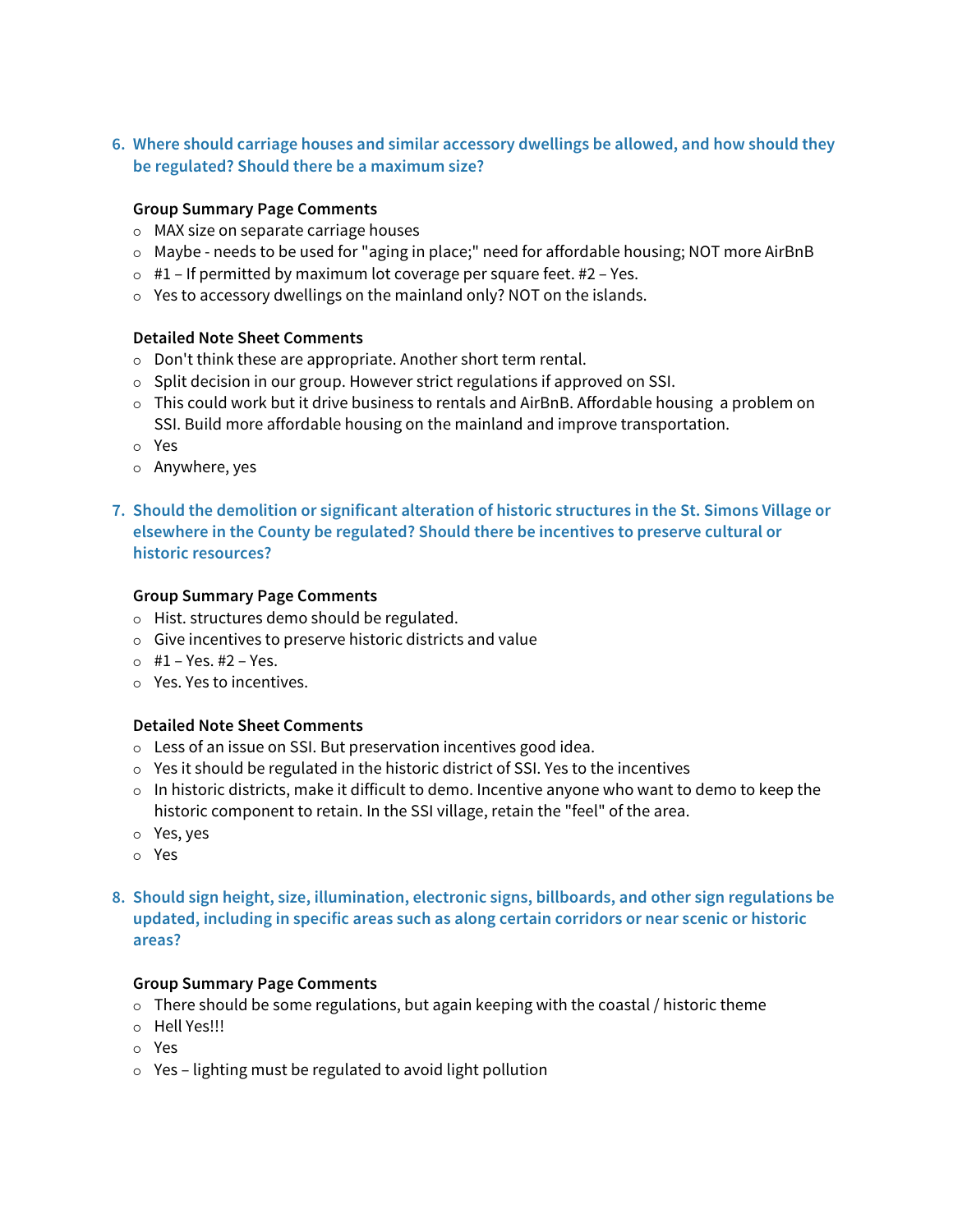# **Detailed Note Sheet Comments**

- o YES!
- Yes along 17
- Hell yes!
- Yes, lighting and material
- Yes

# **9. Should sidewalks and street lights be required on new streets in certain zoning districts?**

# **Group Summary Page Comments**

- Yes, but dark sky approved
- Hell yes to sidewalks, and softer residential, and better design for commercial
- Yes
- What certain zoning districts? Street lights should offer ambient light, no LEDs.

- o Sidewalks should be required; however, lighting good ONLY where does not affect turtles and other wildlife
- Yes
- $\circ$  Hell yes to sidewalks
- Yes!
- Yes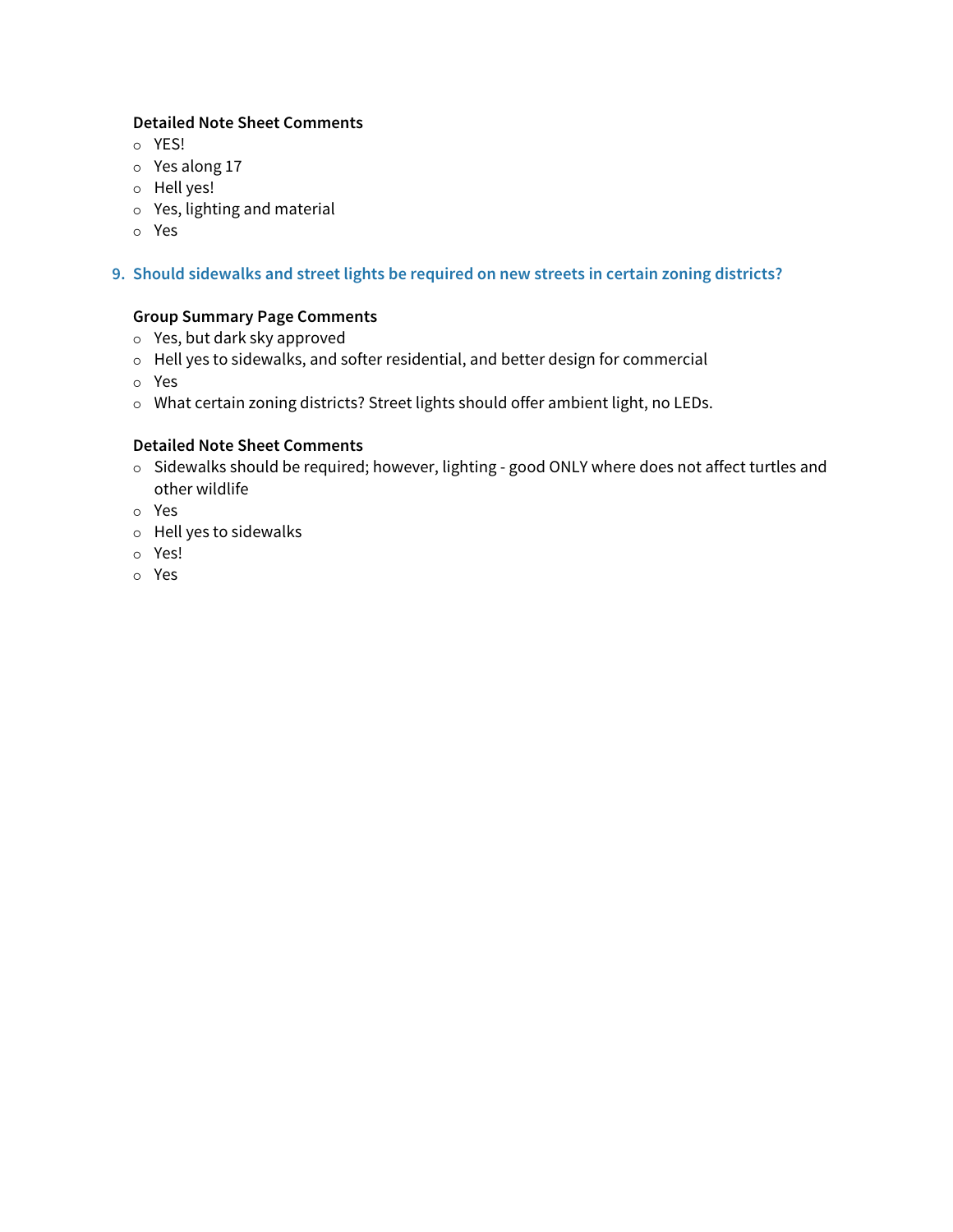# Topic 3 Questions (Environment)

**1. Should a minimum amount of private open space be required for new developments? Should there be incentives for the preservation of natural or open areas?**

# **Group Summary Page Comments**

- Hell Yes! Hell Yes!
- Yes
- $\circ$  #1 Yes. #2 Yes.

## **Detailed Note Sheet Comments**

- $\circ$  Should have minimum and criteria set for such things as retention ponds. Add incentives as well.
- $\circ$  Yes, but not to reduce the lot size
- o Hell Yes!!! Hell Yes!!!
- Yes, yes
- Yes Yes.

# **2. Are existing light pollution restrictions appropriate or should they be revisited? Should lights that affect marine wildlife also be regulated?**

#### **Group Summary Page Comments**

- $\circ$  Should be visited. No commercial encroaching on residential. Less ugly poles. More strategic lighting. No neon. Marine life, yes.
- $\circ$  Light pollution should be restricted and revisited not just for wildlife, but so we can see the stars. No LEDs.
- $\circ$  #1 Needs to be revisited; mimic Jekyll Island as model. #2 Yes.

## **Detailed Note Sheet Comments**

- Revisit e.g. lighting for safety without spillover consider
- We do not know what SSI restrictions are but have them revisited and changed if needed. Yes to the lights that affect marine wildlife to be regulated.
- $\circ$  Should be revisited. Commercial encroaching on residential. Less poles. More strategic lighting. Marine life yes.
- Yes
- Yes Yes

# **3. Should tree planting requirements be established for new developments, including parking lots?**

## **Group Summary Page Comments**

- Yes!!
- Yes
- Yes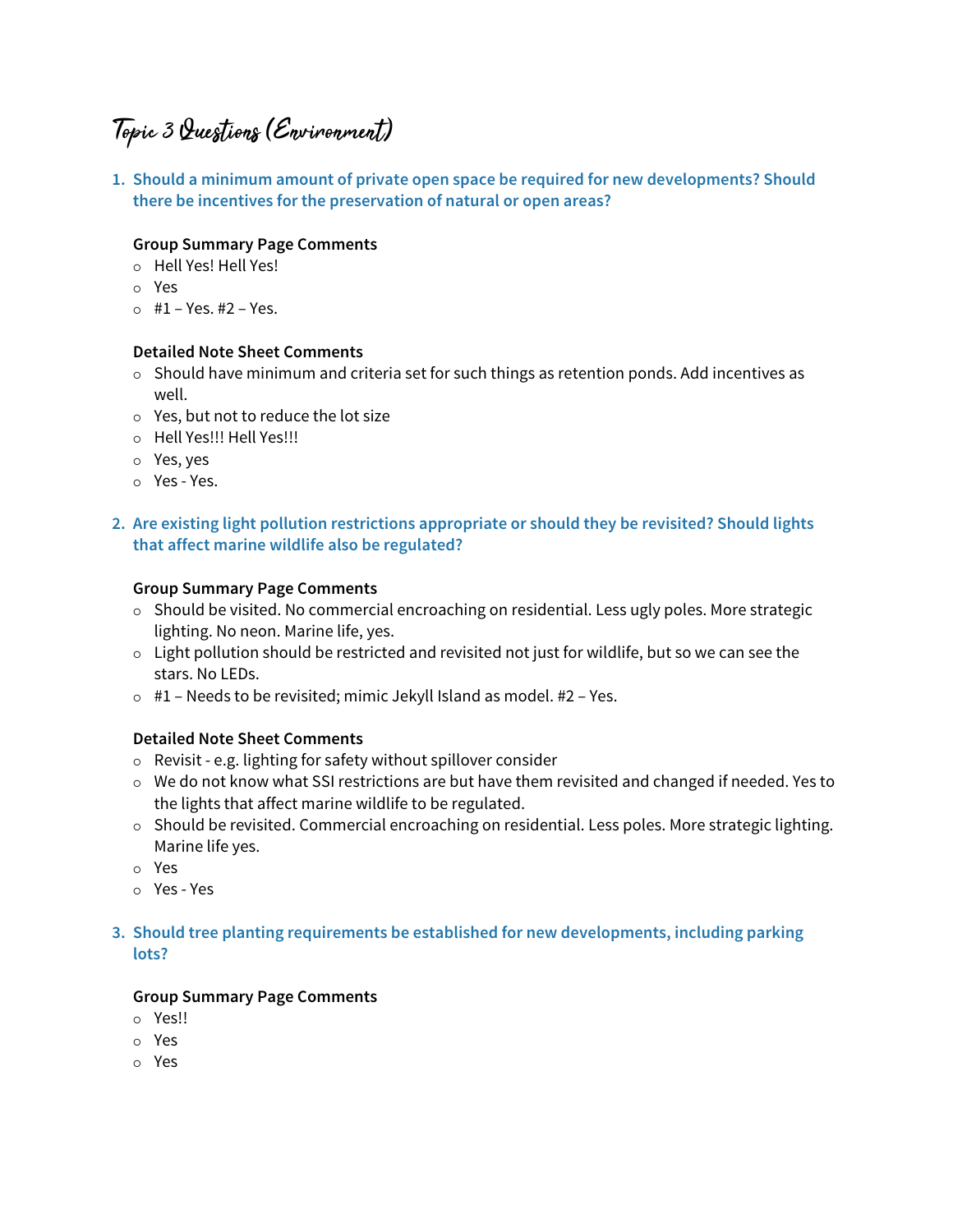## **Detailed Note Sheet Comments**

- YES. Should be established for new development and redevelopment. The more trees and landscaping the better.
- Yes
- Yes!
- Yes!
- Yes Keep trees!! Add trees.

## **4. Should elements of conservation subdivisions be required on all of St. Simons Island?**

## **Group Summary Page Comments**

- Yes!!
- Yes
- Yes

## **Detailed Note Sheet Comments**

- $\circ$  Yes hypothetically depending on the regs. Any way to establish BASIC requirements for a conservation subdivision?
- Conservation subdivisions are fine but DO NOT reduce lot size or other development restrictions.
- Yes
- Yes!
- Yes
- **5. Currently, there is a state-mandated 50-foot marsh setback for all development. Should this be increased, or should additional standards or incentives related to coastal development be considered?**

## **Group Summary Page Comments**

- $\circ$  Enforce it!  $\circledcirc$
- Marsh setback. Adhere to state mandated or add to it.
- 50 feet acceptable if enforced. Yes.

- $\circ$  Should insure that we comply with state 50'. AND investigate other ways to prepare for the impeding sea level rise.
- Enforce the 50' marsh setback. Setback: should be considered on new residential subdivisions on the Island and WITHOUT reducing lot size.
- Obviously not enforced now. Enforce it!!!
- Yes!
- The Buffer should be enforced. We should protect the marsh and beach 50' enforced.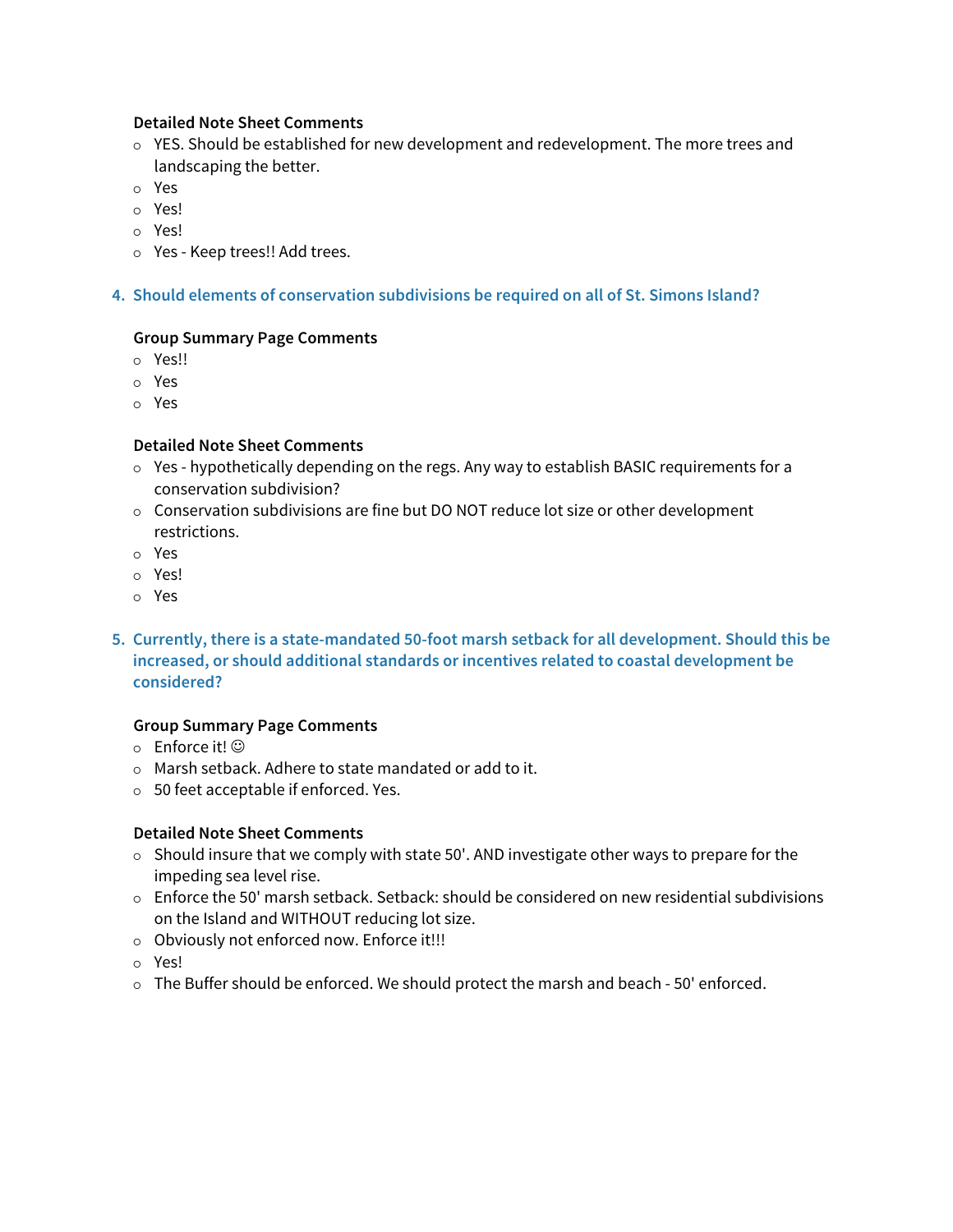## **6. Should stream buffers be increased beyond the state-mandated 25 feet?**

#### **Group Summary Page Comments**

- $\circ$  Define a stream; farther away from potential flooding
- Yes
- Yes

#### **Detailed Note Sheet Comments**

- $\circ$  Go to 50' at least
- o Same answer as question #5 [Enforce the 50' marsh setback. Setback: should be considered on new residential subdivisions on the Island and WITHOUT reducing lot size.]
- Year-round running water. Define a stream, NOT a ditch.
- Yes!
- o Increased, enforced 25' buffer.
- **7. Should a Climate Adaptation Zone be established to reduce the impacts of flooding and sea level rise?**

#### **Group Summary Page Comments**

- Yes!!
- Yes
- Yes

#### **Detailed Note Sheet Comments**

- Yes.
- $\circ$  We do not understand the question and cannot answer, but the consensus now says no.
- Yes!
- No redevelopment or add density in zone prone areas.
- **8. Non-conforming buildings that are damaged or destroyed by an "act of God" such as hurricane must be rebuilt to conform with all zoning requirements if the repair or re-construction cost is more than 50% of the value of the building and certain other criteria apply. Is this appropriate?**

#### **Group Summary Page Comments**

- Yes!!
- Yes
- Yes

- Yes
- No! But conform with Building Code.
- Yes!!!
- $\circ$  It should need to be less than 50% of the trees. It has need to be reconstructed to be safe. Yes!